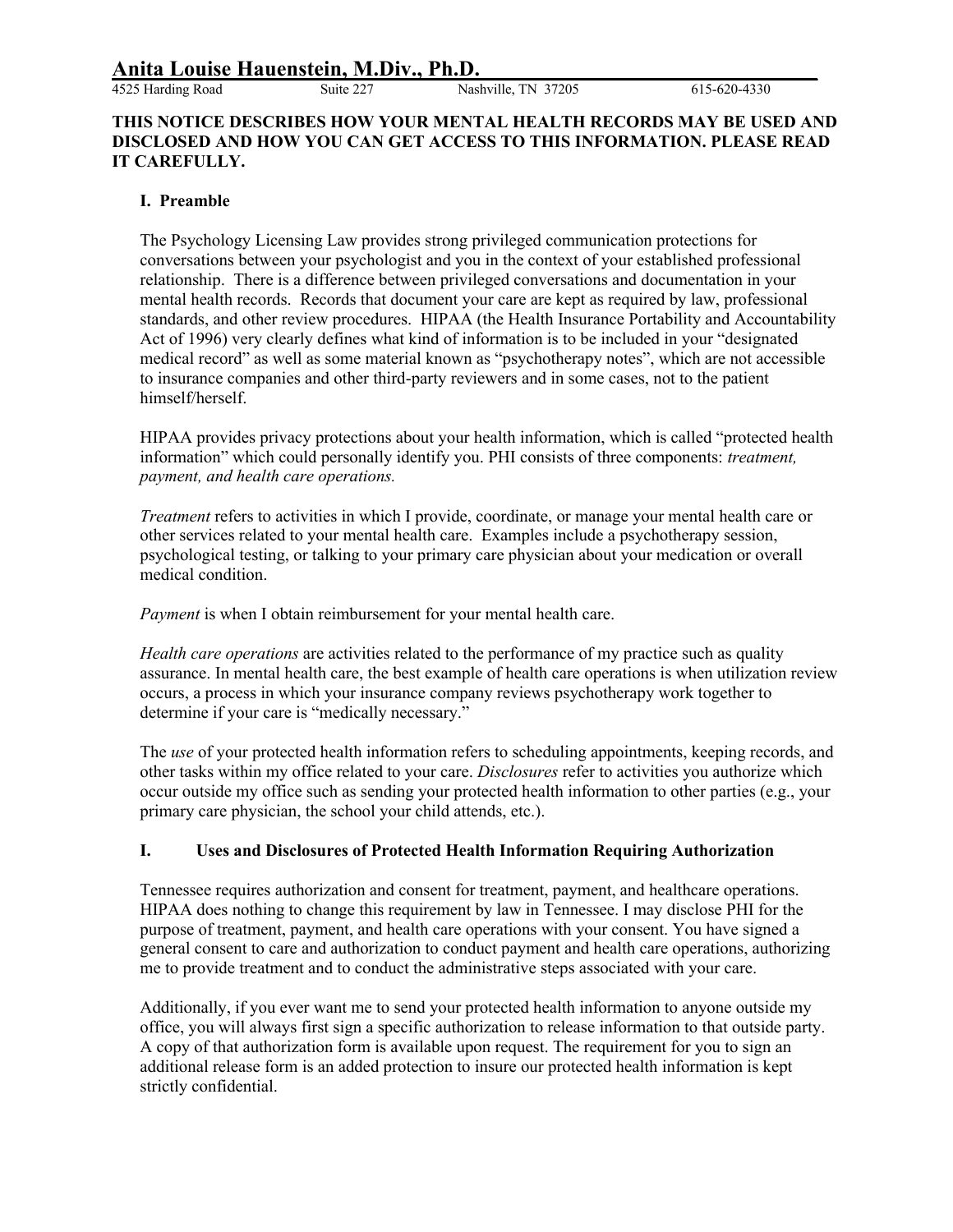# **Anita Louise Hauenstein, M.Div., Ph.D.\_\_\_\_\_\_\_\_\_\_\_\_\_\_\_\_\_\_\_\_\_\_\_\_\_\_\_\_\_\_\_**

4525 Harding Road Suite 227 Nashville, TN 37205 615-620-4330

There is a third, special authorization provision potentially relevant to the privacy of your records: my psychotherapy notes. In recognition of the importance of the confidentiality of conversations between psychologist and patient in treatment settings, HIPAA permits keeping "psychotherapy notes" separate from the overall "designated health record." Insurance companies cannot secure "psychotherapy notes" nor can they insist upon their release for payment of services. "Psychotherapy notes" are necessarily more private and contain more personal information about you. "Progress notes" provide the following: medication prescriptions and monitoring, assessment/treatment start and stop times, the modalities of care, frequency of treatment furnished, results of clinical tests, and any summary of your diagnosis, functional status, treatment plan, symptoms, prognosis, and progress to date.

You may, in writing, revoke all authorizations to disclose protected health information at any time. You cannot revoke an authorization for an activity you previously instructed me to carry out or if the authorization was obtained as a condition for obtaining insurance and Tennessee law provides the insurer the right to contest claim under the policy.

## **II. Business Associates Disclosures**

HIPAA requires that I train and monitor the conduct of those performing ancillary administrative services for my practice and refers to these people as "Business Associates." I have no business associates, as I am the sole proprietor. Only I will have access to both your "designated health record" and my "psychotherapy notes." I have employed no secretaries, administrative assistants, billing specialists, etc. The receptionists have signed a confidentiality agreement, which allows them to notify you in the event of my inability to keep an appointment with you. They do not have access to your records.

#### **III. Uses and Disclosures Not Requiring Consent nor Authorization**

By law, protected health information *may* be released without your consent or authorization under the following conditions:

- Child Abuse
- Suspected Sexual Abuse of a Child
- Adult and Domestic Abuse
- Health Oversight Activities (i.e., licensing board inquiries)
- Judicial or Administrative Proceedings (i.e., a court order)
- Serious Threat to Health or Safety to Self or Others
- Workers Compensation Claims

#### **I do not release information for marketing purposes**

#### **IV. Patients; Rights and My Duties**

You have a right to the following:

- *The right to request restrictions* on certain uses and disclosures of your protected health information which I may or may not agree to. If I do agree to such restrictions, they shall apply unless our agreement is changed in writing;
- *The right to receive confidential communications by alternative means and at alternative locations* (e.g., sending bills to an address other than your home address);